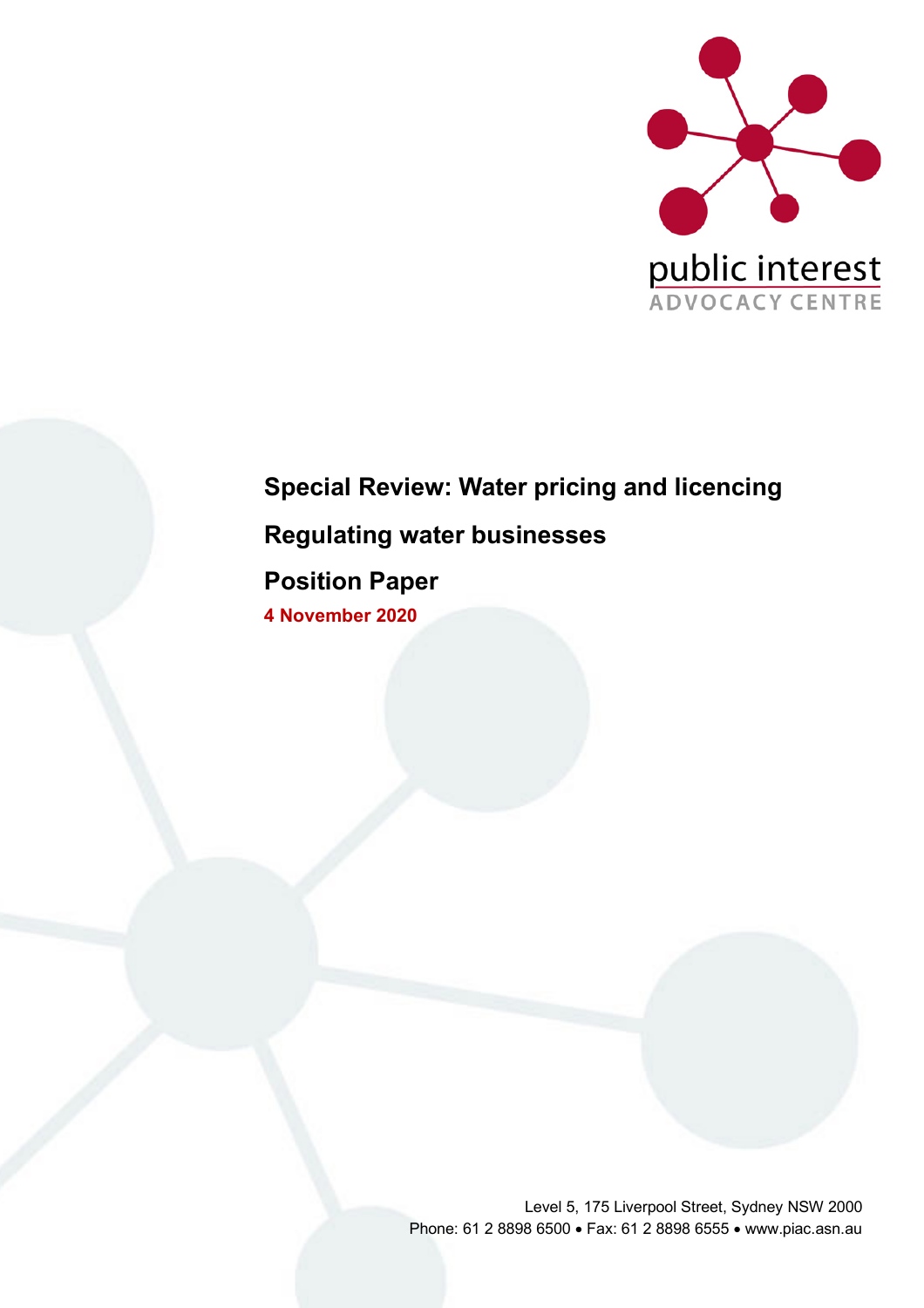### **About the Public Interest Advocacy Centre**

The Public Interest Advocacy Centre (PIAC) is an independent, non-profit legal centre based in Sydney.

Established in 1982, PIAC tackles barriers to justice and fairness experienced by people who are vulnerable or facing disadvantage. We ensure basic rights are enjoyed across the community through legal assistance and strategic litigation, public policy development, communication and training.

### **Energy and Water Consumers' Advocacy Program**

The Energy and Water Consumers' Advocacy Program (EWCAP) represents the interests of lowincome and other residential consumers of electricity, gas and water in New South Wales. The program develops policy and advocates in the interests of low-income and other residential consumers in the NSW energy and water markets. PIAC receives input from a community-based reference group whose members include:

- NSW Council of Social Service:
- Combined Pensioners and Superannuants Association of NSW;
- Ethnic Communities Council NSW;
- Salvation Army;
- Physical Disability Council NSW;
- Anglicare;
- Good Shepherd Microfinance;
- Financial Rights Legal Centre;
- Affiliated Residential Park Residents Association NSW;
- Tenants Union;
- The Sydney Alliance; and
- Mission Australia.

#### **Contact**

Douglas McCloskey Public Interest Advocacy Centre Level 5, 175 Liverpool St Sydney NSW 2000

Website: www.piac.asn.au



**Fi** Public Interest Advocacy Centre

**OPIACnews** 

The Public Interest Advocacy Centre office is located on the land of the Gadigal of the Eora Nation.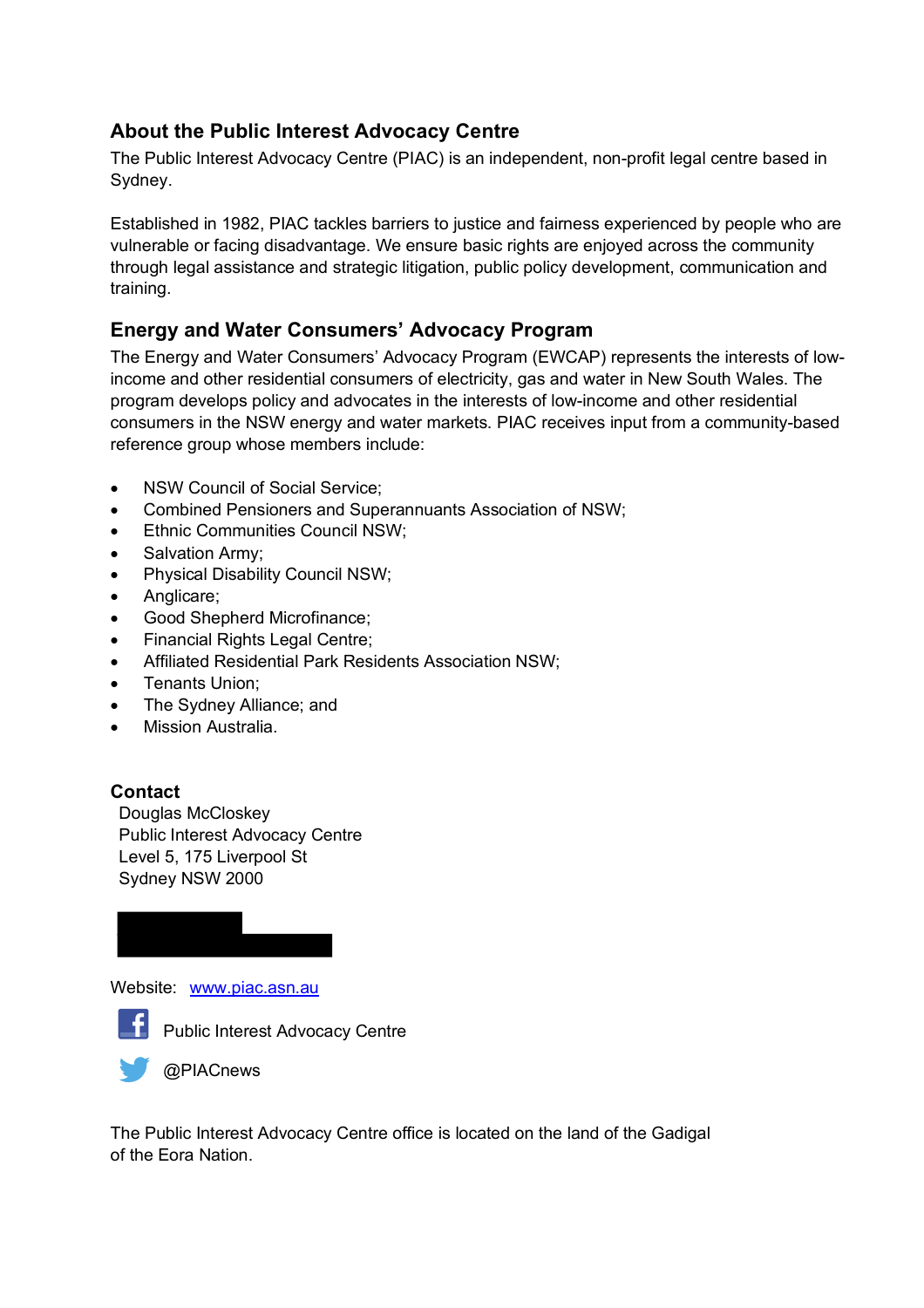# **Contents**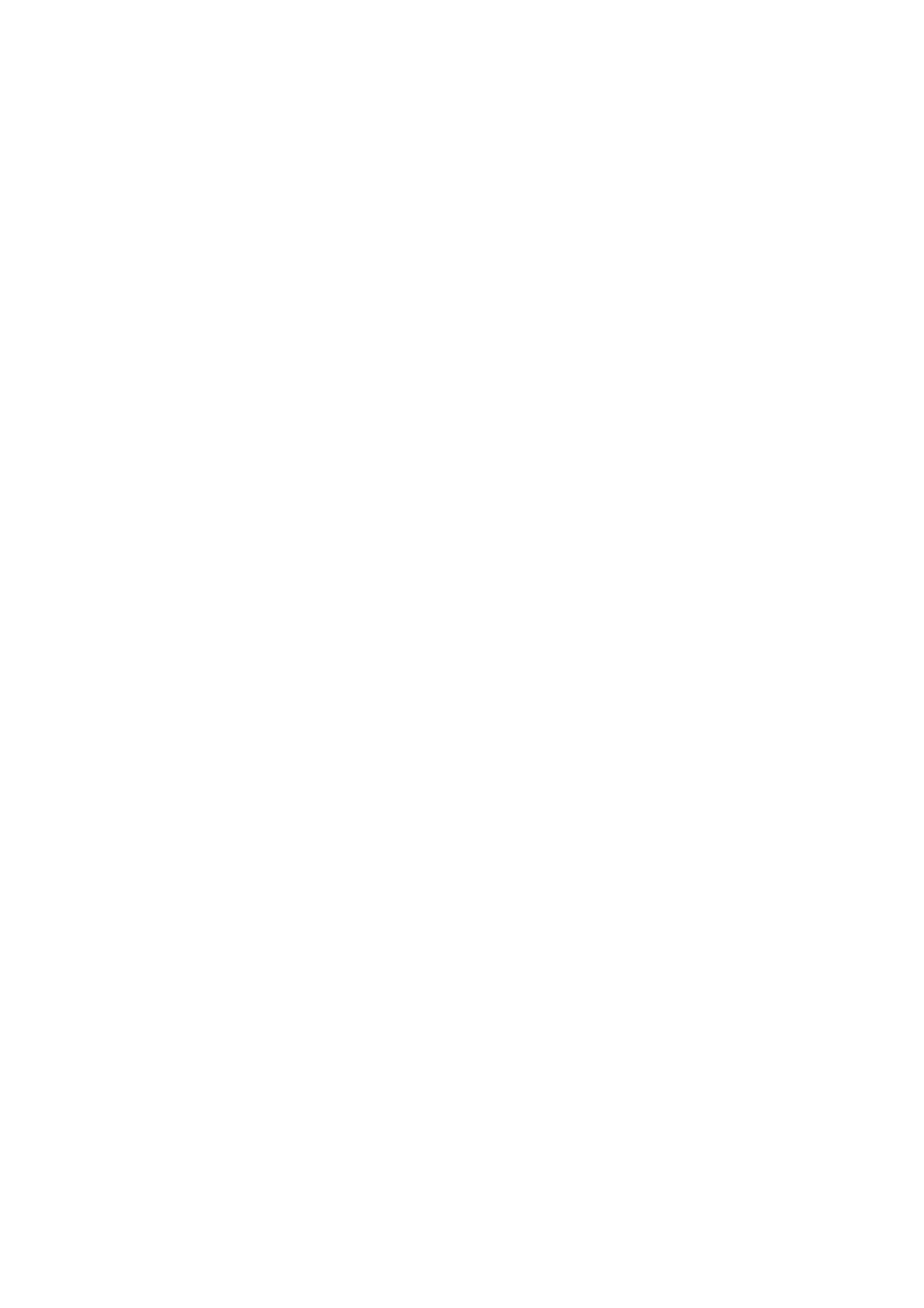# **Introduction**

PIAC welcomes the opportunity to provide input in response to IPART's first position paper (the paper) commencing the 'Water pricing and licencing, regulating water businesses special review'.

PIAC welcomes this review and supports IPART's commitment to a detailed assessment of the performance of the current framework, and investigation of more effective means of regulating NSW water businesses.

### **An objective focus for water regulation**

Water is unique in its role as an essential foundation for the health, wellbeing and prosperity of the community and environment. Regulating water businesses must integrate the needs of human health, social responsibility, affordability, efficiency, and environmental sustainability. Responding to the risks imposed by climate change, and the increasing insecurity of water resources is also a central consideration.

The current framework for water regulation has helped improve the efficiency of water businesses and allowed scope for community preferences to shape the services they provide. However, it has not been effective in enabling a focus on long-term community outcomes, and integrating aspects of community and environmental value.

Water regulation needs a strong statement of objectives and principles. This would guide development of the framework and assist businesses operating within it to act in the long term interests of the community. A clear statement of objectives should be central to the regulatory framework IPART creates, and reflected in other legislative, regulatory and operational instruments that impact upon water businesses.

We recommend that this review prioritise creating an overarching objective for water regulation, focusing on the long term interests of the community with respect to:

- Efficiency of investment and operation of water businesses
- Affordability and equity in pricing and service delivery
- Valuing and conserving water resources
- Sustainability of systems and resilience of the community in the face of climate change
- Quality of water sources and the health of the community.

### **Pricing that recognises values and supports objectives**

PIAC strongly supports water pricing reform. Operational and investment decisions made now have long term price implications. Pricing that does not value water appropriately may lead to business decisions that result in poor outcomes for the community. Re-use, recycling, desalination and other technologies increase our water security, but they do so at significantly higher cost, impacting affordability. The opposite is also true. Dynamic prices may accurately reflect the cost of water at a particular time, but may end up preferencing supply augmentations that do not accord with community preferences, or support equity and sustainability in the long term.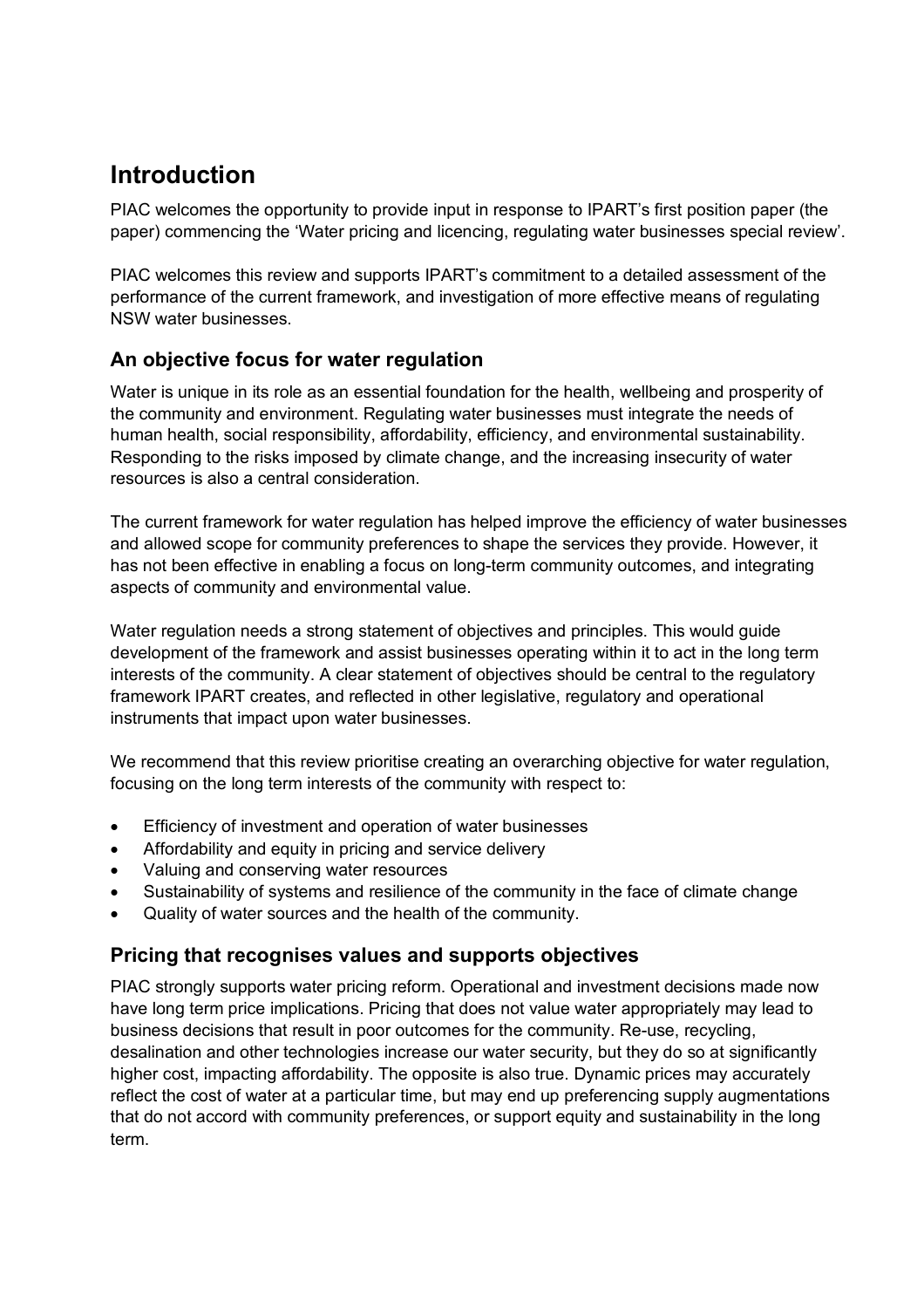Water pricing must be broader than the recovery of the costs of each component service. Pricing mechanisms must be assessed by considering the factors that influence investment, yield and usage in the long-term. The expectations of the community regarding the value of water, equity of access to water, and the way that costs are shared must be integrated into water pricing.

Pricing must be framed by the objectives of regulation, and integrated with the regulatory framework so that it plays its part in driving better long term outcomes for the community.

## **Comments on position paper**

PIAC makes the following comments on elements of the paper

- Throughout the paper there are references to 'the customer' and the necessity for businesses to engage with and understand customers. PIAC considers this too narrow a focus, and recommends the regulatory framework reference 'the community', so that businesses recognise their responsibility in understanding and responding to the preferences of the community. This includes direct customers, but also others in the community who are indirectly impacted by or engaged with services or activities the business undertakes.
- The paper characterises the role of regulation as 'mimicking the outcomes of a competitive market'. This focusses on the mechanism (the competitive market) at the expense of outcomes for the community, which may be better realised through mechanisms other than competitive markets. This is an important difference as outcomes relating to equity and sustainability may not have a practical proxy within the competitive market.
- The paper describes elements of IPARTs decision making as seeking to 'recover efficient costs' or 'reflect the efficient costs of meeting requirements.' We understand this represents a focus on driving efficiency. However, it may also contribute to a culture of 'sufficiency' and a level of inertia observed in business practices. The ability to introduce other lenses for assessment, through the implementation of an overarching regulatory objective, could help to address this.
- In exploring pricing flexibility, the potential to regulate through a revenue cap is noted as an alternative. While all options should be considered at this time, we note that a revenue cap in energy regulation has resulted in pricing flexibility but with a complexity and volatility that has not been good for the community. Any consideration of reform to the form of regulation should not be done in isolation, but in conjunction with other pricing and regulatory changes, and in the context of contribution to the overarching objective of regulation.
- In making observations on the current approach, the report notes that it implicitly assumes businesses are risk-neutral. This may not a reasonable assumption where water businesses have an effective revenue guarantee and an expectation to deliver profitable returns to government shareholders.

In further observations the report cites difficulty in creating incentives rewarding higher levels of performance due to the cyclical and short term nature of cost changes. PIAC notes that a regulatory objective focusing on long term stability, resilience and reflecting consumer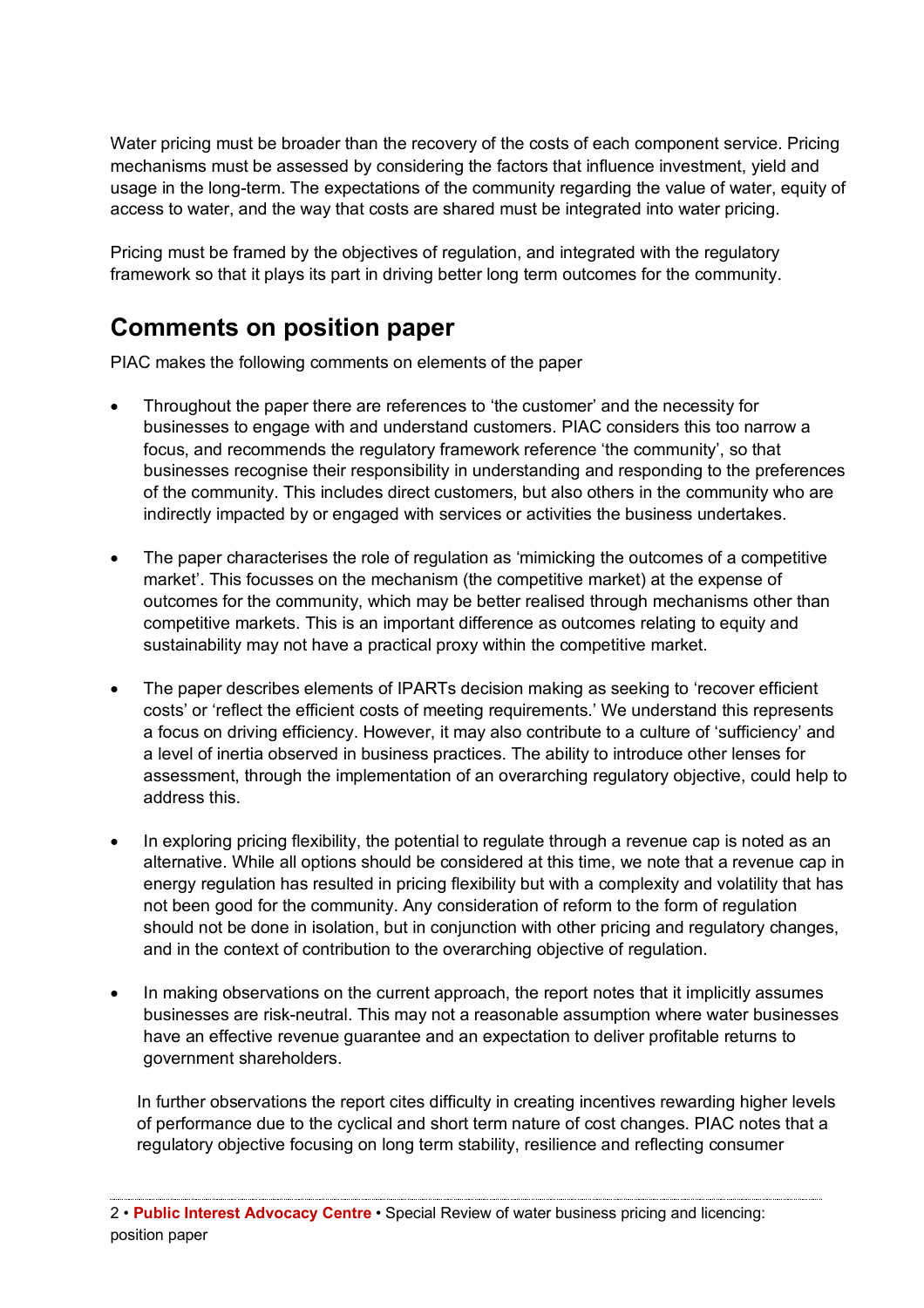preferences in addition to efficiency could help address this. For instance, a business may implement processes and pricing that smoothed short term fluctuations in costs, and reduced risks related to external factors such as weather and climate. PIAC has previously raised the introduction of an inclining block tariff structure as an example of this.

## **Responses to Position Paper questions**

#### **1. Are the focus areas we have identified the most important? Are there other issues we should focus on?**

PIAC agrees the areas proposed by IPART provide the appropriate scope for review, however, we consider many aspects of water regulation would be more effective if framed with reference to an overarching objective. While IPART has principles and directions it must respond to, and individual businesses have licencing conditions and legislative instruments directing their purpose, there is no overarching objective framework that guides the integration and applications of these, potentially conflicting, mechanisms. There is also no clear statement of the intent of water regulation and what it seeks to achieve for the community that can be referenced when priorities are potentially in conflict.

The National Energy Objective (NEO) at the centre of the National energy law and rules framework is an example of the important role an objective can play.

To promote efficient investment in, and efficient operation and use of, electricity services for the long term interests of consumers of electricity with respect to:

- price, quality, safety, reliability and security of supply of electricity
- the reliability, safety and security of the national electricity system.

The NEO is a consistent, central reference point and direction for the development and application of regulation in energy. Other principles can be introduced, but this objective determines how they interact and provides a framework for implementing them and assessing their outcomes.

PIAC recommends developing and implementing an overarching objective for water regulation.

#### 2. **What mechanisms can we put in place to ensure the water businesses are accountable for the prices, services and outcomes they deliver to their customers and the community?**

As outlined above, ensuring that regulation is framed by objectives that focus on key outcomes for the community, is an essential enabling mechanism for accountability. Performance outcomes and the mechanisms for monitoring them, should be clearly informed by and linked to this objective.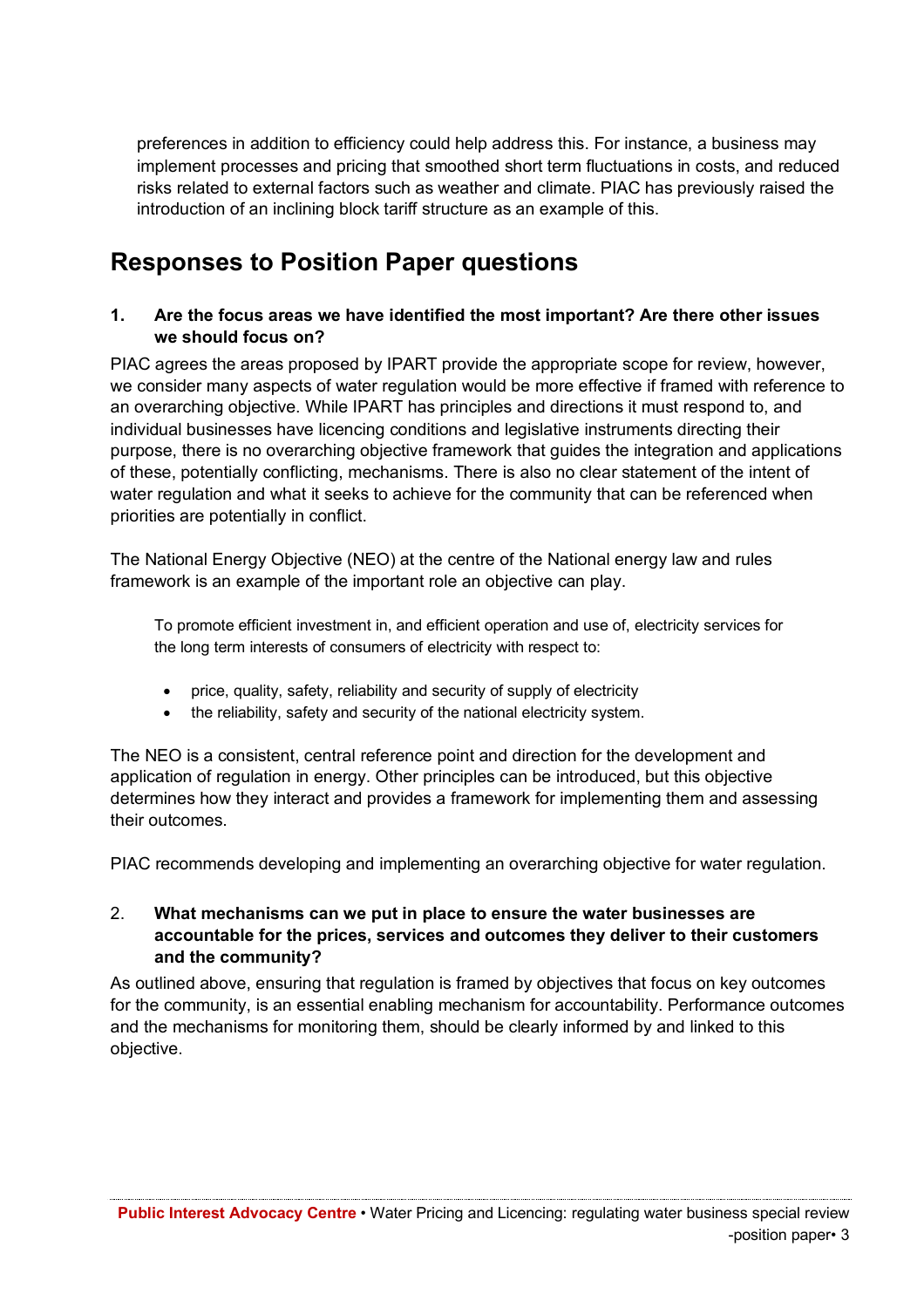#### 3. **How can we better co-ordinate with other stakeholders (including the Government's strategic water plans and the requirements of other regulators) to help lift the performance of the water sector?**

PIAC supports water regulation that is better integrated with other related regulatory frameworks, and long term government planning and policy. The objectives of regulation in water should be shaped by long term water planning and help provide an ongoing, practical link between policy and the way that businesses respond to it for the benefit of the community.

We support considering new co-ordination mechanisms as part of this review process, and recommend IPART examine ways that the requirements of other stakeholders can be internalised in the objective framework of water regulation.

#### 4. **Should we use a broader range of incentives to encourage innovation? If so, what would these be? For example, can we inspire 'competition by comparison?'**

PIAC supports considering a range of options supporting and incentivising innovative measures to deliver better outcomes for the community. Where the long term interests of the community are the objective focus for the business we consider there is a strong incentive for innovation and improvement to become business as usual. We are not convinced that additional financial incentives are necessary or likely to provide any additional encouragement for innovation. Where any incentives are considered, they should be clearly linked to delivery of outcomes informed by the objectives of water regulation.

#### 5. **Does our discretionary expenditure framework create the right incentives for the business to pursue (and deliver) service outcomes above mandatory levels?**

PIAC supports IPART's framework for assessing discretionary expenditure by water businesses. It is appropriate to consider whether discretionary expenditure should be framed in reference to 'mandatory' service levels. Existing regulatory frameworks tend to encourage a culture of 'sufficiency' and focus upon the elements of performance required in regulation, rather than the best outcomes for the community.

It may be more appropriate for discretionary expenditure to be a mechanism for delivering community outcomes that are not related to mandatory or minimum service levels. For instance, regulatory objectives that are not able to be linked to the efficiency of investment or services provided to consumers, may be better regulated through discretionary expenditure frameworks. These frameworks could provide businesses scope to pursue innovative projects promoting community equity, sustainability of community water resources, and other projects that align with expressed community preferences and priorities.

PIAC recommends exploring opportunities for the discretionary expenditure framework to be expanded to focus on community outcomes that may be independent of mandatory service levels

#### 6. **What changes to our approach would enhance efficient new entry and competition in the supply of water and wastewater services?**

PIAC cautions against a narrow regulatory focus on facilitating new entry and competition in water and wastewater services as it may not improve overall outcomes.

4 • **Public Interest Advocacy Centre** • Special Review of water business pricing and licencing: position paper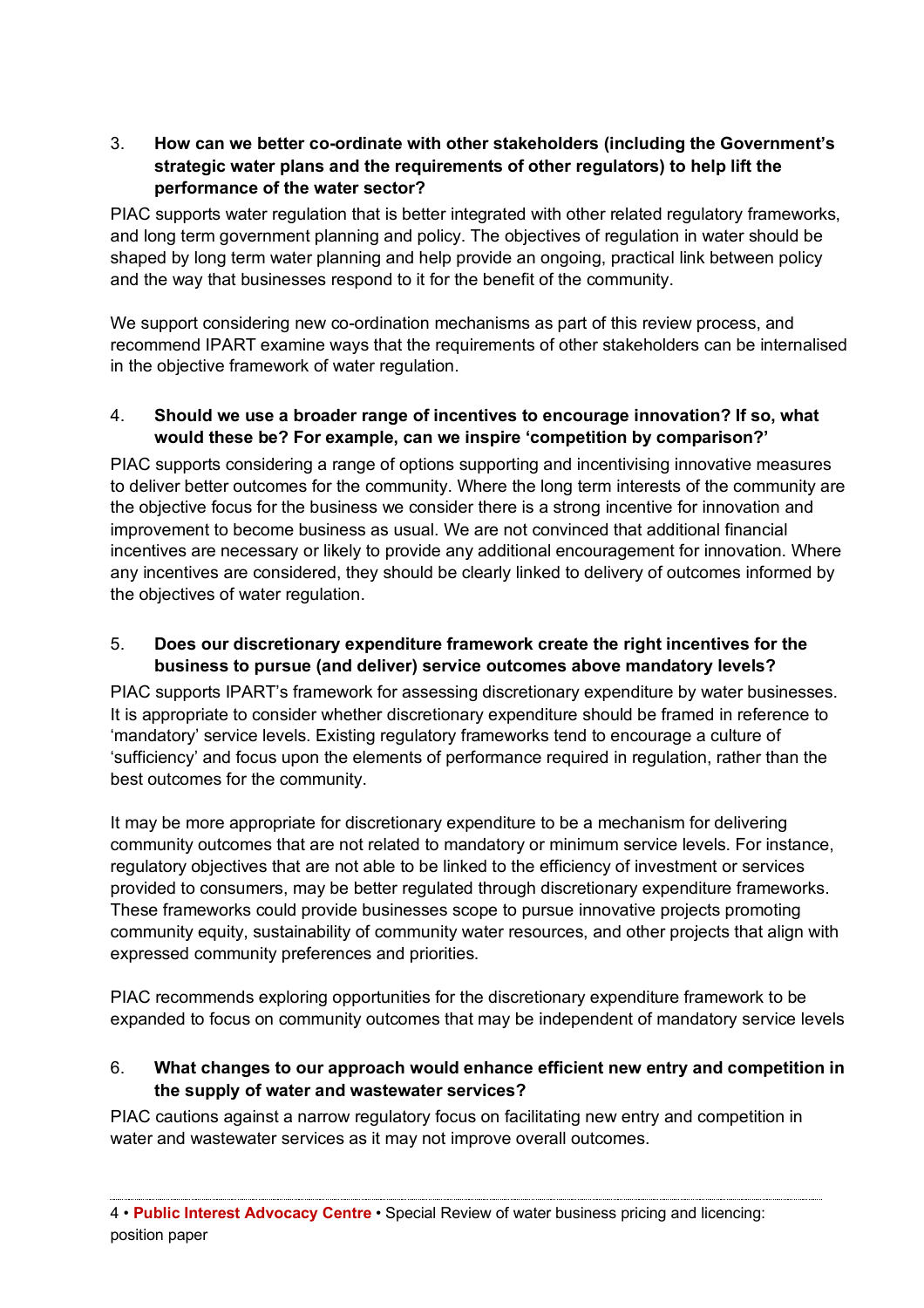We note reforms in the energy market seeking to introduce competition to the roll out of new metering technology and services. This process did not consider how the competitive provision of metering would interact with the wider energy market and regulatory framework, and the likely impacts upon the long-term interests of consumers. The result has been a slow and disjointed roll-out of metering technology, and the need for ongoing expensive regulatory reviews to deal with complications and inefficiencies created by competition in metering. Early consideration of how metering arrangements interact with technology, service provision and other energy market relationships, may have determined retail competition in metering would not deliver the best outcomes for consumers.

Competition and new participant entry should be encouraged and enabled only where it contributes to the achievement of water regulatory objectives and improves consumer and community outcomes overall.

#### 7. **What level and type of engagement are customers looking for from water businesses?**

Water is an essential service and water businesses are a critical stakeholder for their communities. While all businesses have an obligation to their customers, water businesses must also understand their communities. This must be founded on ongoing, meaningful engagement that is not just focussed upon responding to regulation, but integral to the decision-making processes of the business. The means and method of engagement should enable an understanding of community preferences and priorities, and facilitate a clear response by the business to those preferences.

While it is common practice for businesses to engage consultants to undertake engagement activities, we have observed that changes to business culture and practice are better achieved by integrating engagement capabilities into the business's own resources. This encourages businesses to better integrate engagement into ongoing operations and not just become a discrete task in a regulatory project.

PIAC recommends IPART consider the range of established frameworks for assessing engagement. PIAC highlights our own work developing criteria for effective engagement<sup>1</sup> in the energy industry.

#### **8. How do we provide the right incentives for the business to genuinely engage with their customers, understand what they want and incorporate this into the heart of their operations?**

PIAC does not consider it necessary to provide incentives for businesses to genuinely engage with their customers and the community. Incentives that rely upon businesses demonstrating a 'level' of engagement, independent of the outcomes of that engagement, are in danger of becoming a parallel process and an exercise in 'box-ticking'.

PIAC recommends that any measures that require or incentivise engagement are integrated with decision-making and clearly linked to measurable outcomes that contribute to the long term objective of regulation in water.

 <sup>1</sup> PIAC 'Evaluation of Consumer engagement by NSW DNSPs 2018-19. 8 August 2018. 8-11.

**Public Interest Advocacy Centre •** Water Pricing and Licencing: regulating water business special review -position paper• 5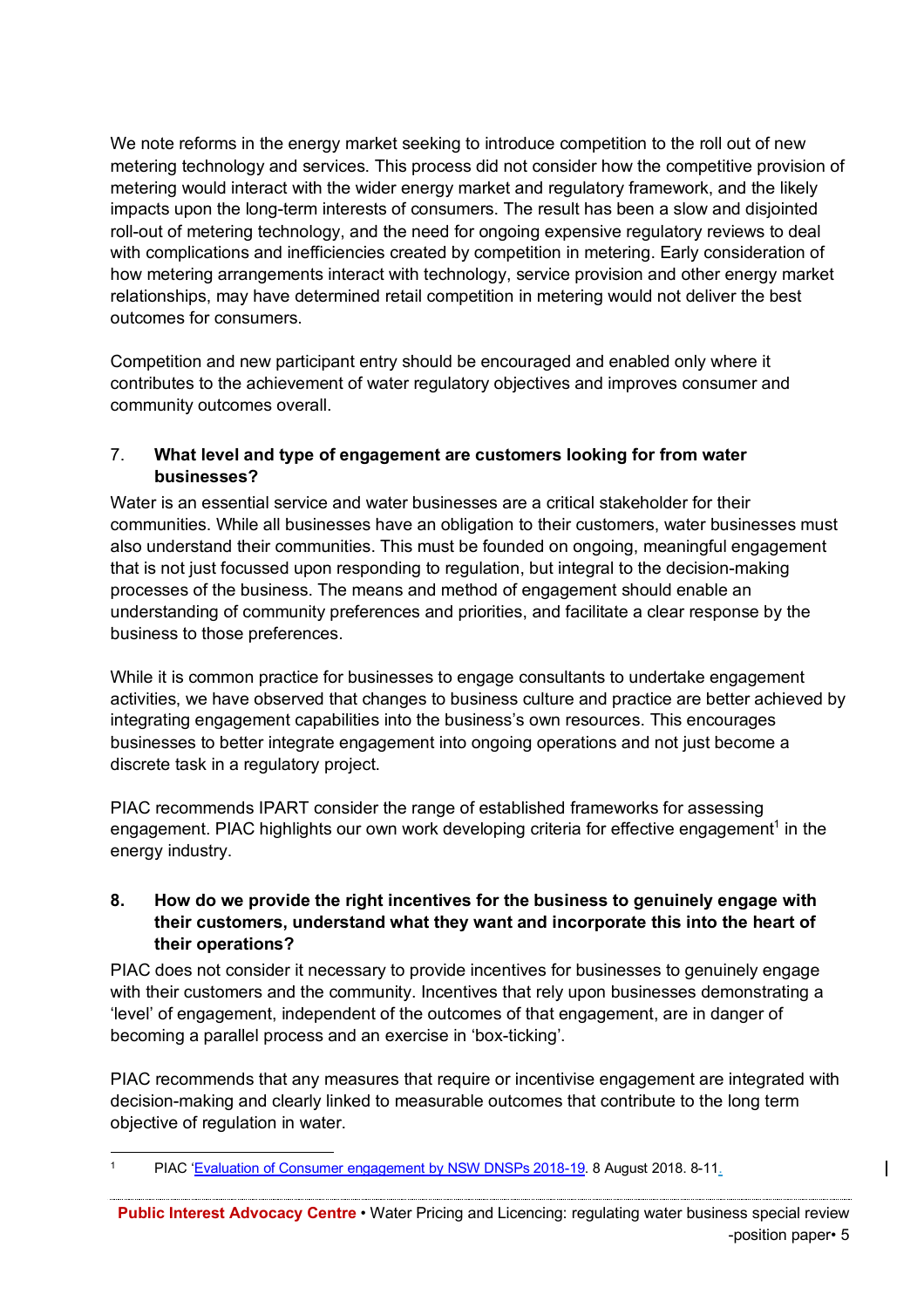#### **9. Who is best placed to undertake customer engagement? Is it the business, IPART or another independent third-party?**

Businesses must incorporate direct engagement into all key decision-making, to ensure they reflect the preferences and priorities of their customers and community. Ensuring that businesses continue to develop this capacity and integrate engagement into their core business should be a priority of regulatory reform.

It is not sufficient for only businesses to pursue engagement, and there is merit in this review considering additional mechanisms to enhance and embed community and stakeholder engagement into all aspects of water regulation and business. PIAC recommends:

- Identifying of areas of water business operation where consistent principles and objectives are appropriate. These areas may be more effectively considered through engagement on behalf of all stakeholders (businesses and IPART), rather than through separate engagement by each. PIAC considers that pricing principles, standard supports for vulnerable households, and principles for optimising conservation may be appropriately determined in this way.
- Developing IPART's capacity to engage with the community and stakeholders to build an independent understanding of the issues relevant to the community. PIAC considers this could improve IPART's capacity to ensure regulatory decisions reflect community perspectives and preferences.

#### **10. When should we conduct our next WACC review? What are your views on the scope of the review and when should the outcomes of a new WACC method apply to future pricing reviews?**

PIAC supports an IPART review of WACC being undertaken independently of this current process. It is important that the scope and timing of the WACC review and its implementation contributes to consistency and stability of approach, and that its timing does not unreasonably prejudice its outcomes.

It is essential that the WACC be determined according to consistent principles intended to enable stability, and not unreasonably respond to transitory market perceptions regarding the investment climate.

PIAC also advocates that the timing of WACC reviews and their implementation minimise the incentive for businesses to 'cherry pick' and use WACC determinations as an avenue for improving their short term position. For instance, the timing should not provide an incentive for businesses to alter their proposals for the duration of determination periods to benefit from differential applications of WACC.

PIAC recommends WACC determinations are made on principles that are consistently determined, agreed and applied, allowing businesses to focus on improving their underlying performance and delivering better outcomes for the community.

6 • **Public Interest Advocacy Centre** • Special Review of water business pricing and licencing: position paper